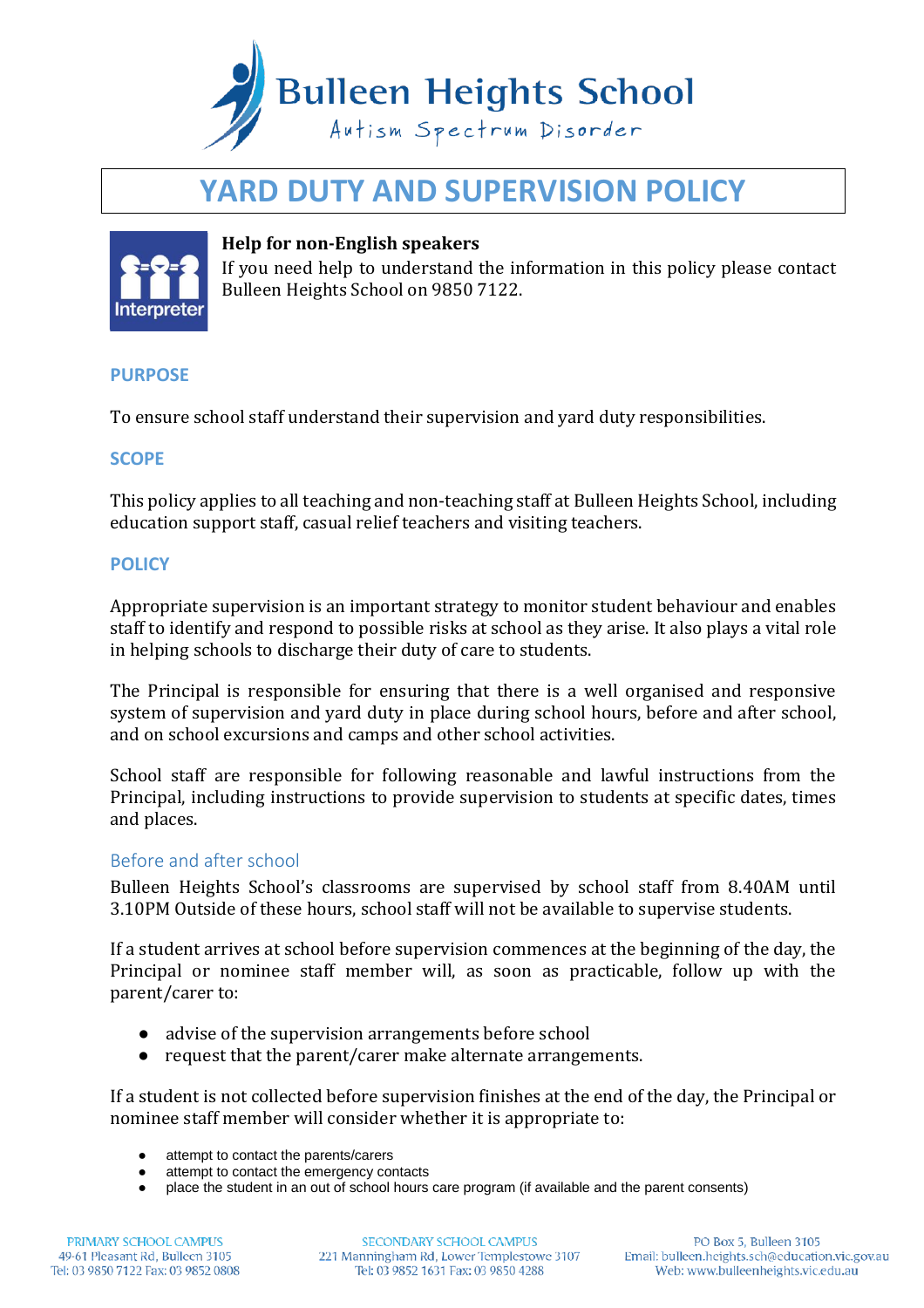● contact Victoria Police and/or Child Protection to arrange for the supervision, care and protection of the student.

## Yard duty

Classroom and specialist staff at Bulleen Heights School are expected to assist with yard duty supervision and will be included in the weekly roster. The leadership team and Principal Class Officers (PCO) are 'on call' and available to staff during break times.

The Daily Organiser is responsible for preparing and communicating the yard duty roster on a regular basis. At Bulleen Heights School, school staff will be designated a specific yard duty area to supervise.

### **Yard duty zones**

The designated yard duty areas for our school are clearly marked on the yard duty roster which is posted around the school and available on SharePoint. A map of the school and duty areas is located in the daily organiser's office at PRC and in the general office at MRC. Maps and yard duty areas are provided to CRT and CRESS staff daily as required.

There are no independent study periods at Bulleen Heights School.

### **Behaviour Support**

Teachers are to create a specific individual behaviour support plan for individual students who need a behaviour management plan. All staff working with that particular student has to sign off the support plan to make sure they are updated with the strategies. The staff member assigned to 'roving duty' in the playground will wear a vest and assist in gaining extra help if needed.

### **Intruders**

Supervising staff must approach intruders or unknown people in the yard, or alternatively, ask someone to seek assistance.

## **Yard duty equipment**

School staff must:

- wear a provided safety/hi-vis vest whilst on yard duty. Safety/hi-vis vests are available in classrooms and in the staffroom at each campus
- carry the yard duty first aid bag at all times during supervision. The yard duty first aid bag will be stored in the staffroom at each campus
- Be familiar with the yard duty information pack containing student health and safety information

Yard duty equipment must be returned after the period of supervision or handed to the relieving staff member.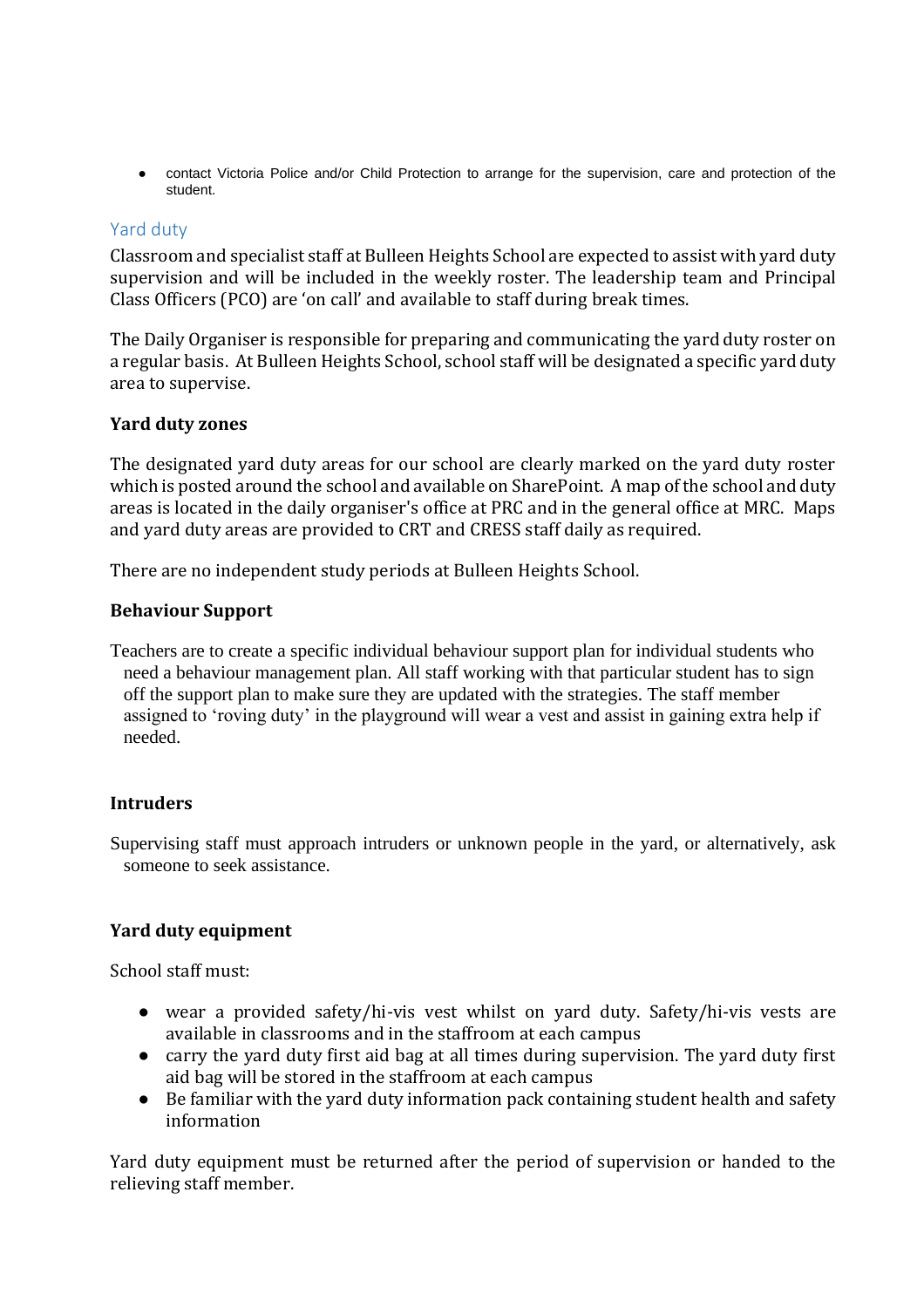## **Yard duty responsibilities**

Staff who are rostered for yard duty must remain in the designated area until they are replaced by a relieving staff member.

During yard duty, supervising school staff must:

- ●Turn up to the duty on time
- methodically move around the designated zone
- ●ensure students remain in their designated zones
- be alert and vigilant
- ●intervene immediately if potentially dangerous or inappropriate behaviour is observed in the yard
- enforce PBS expected behaviours and implement appropriate consequences for breaches of safety rules, in accordance with any relevant disciplinary measures set out in the school's Student Engagement policy
- ●ensure that students who require first aid assistance receive it as soon as practicable
- ●log any incidents or near misses as appropriate

If being relieved of their yard duty shift by another staff member (for example, where the shift is 'split' into 2 consecutive time periods), the staff member must ensure that a brief but adequate verbal 'handover' is given to the relieving staff member in relation to any issues which may have arisen during the first shift.

If the supervising staff member is unable to conduct yard duty at the designated time, they should contact the daily organiser or a leading teacher with as much notice as possible prior to the relevant yard duty shift to ensure that alternative arrangements are made.

If the supervising staff member needs to leave yard duty during the allocated time, they should contact the office but should not leave the designated area until the relieving staff member has arrived in the designated area.

If the relieving staff member does not arrive for yard duty, the staff member currently on duty should call the office and not leave the designated area until a relieving staff member has arrived.

Students will be encouraged to speak to the supervising yard duty staff member if they require assistance during recess or lunchtime.

Supervising staff are legally responsible for allocated areas for the entire rostered time until relieved.

Be vigilant around potential trouble spots. 'Turning a blind eye' is not being 'sufficiently careful'.

## Classroom

The classroom teacher is responsible for the supervision of all students in their care during class.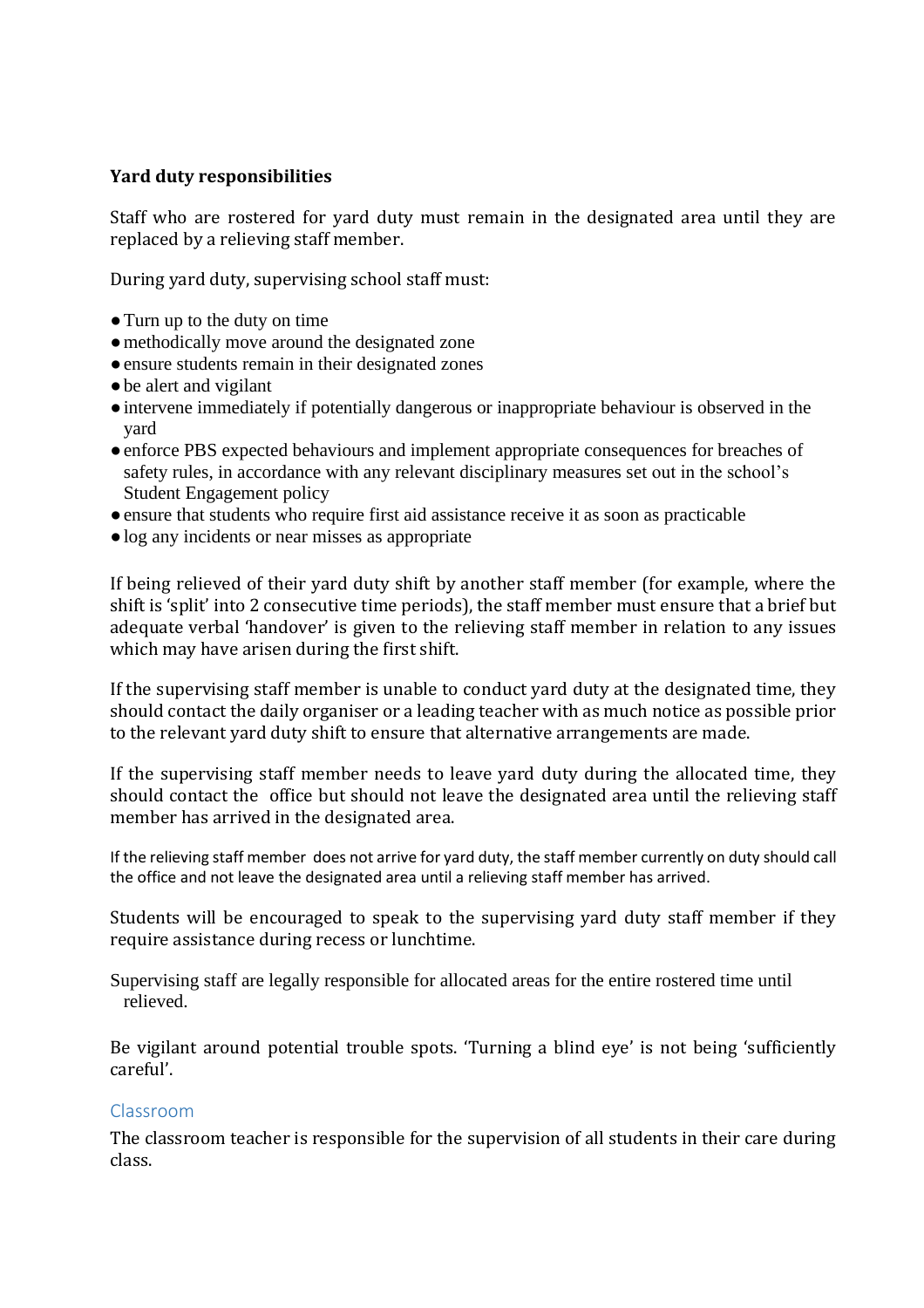If a teacher needs to leave the classroom unattended at any time during a lesson, they should first contact a leading teacher or the office for assistance. The teacher should then wait until a replacement staff member has arrived at the classroom before leaving.

## School activities, camps and excursions

The Principal and leadership team are responsible for ensuring that students are appropriately supervised during all school activities, camps and excursions, including when external providers are engaged to conduct part or all of the activity. Appropriate supervision will be planned for school activities, camps and excursions on an individual basis, depending on the activities to be undertaken and the level of potential risk involved.

## Digital devices and virtual classroom

Bulleen Heights School follows the Department's [Cybersafety and Responsible Use of](https://www2.education.vic.gov.au/pal/cybersafety/policy)  [Technologies Policy](https://www2.education.vic.gov.au/pal/cybersafety/policy) with respect to supervision of students using digital devices.

Bulleen Heights School will also ensure appropriate supervision of students participating in remote and flexible learning environments while on school site. In these cases, students will be supervised by a rostered staff member.

While parents are responsible for the appropriate supervision of students accessing virtual classrooms from home:

- student attendance will be monitored
- any wellbeing or safety concerns for the student will be managed in accordance with our usual processes

## Students requiring additional supervision support

The Principal or delegate will ensure arrangements are made to roster additional staff as required. This may include on yard duty, in the classroom or during school activities.

### Workplace learning programs

When students are participating in workplace learning programs, such as work experience, school-based apprenticeships and traineeships, and structured workplace learning, the safety and welfare of the student is paramount. Organising staff are required to follow all applicable Department of Education and Training policies and guidelines in relation to offsite learning, including policy and guidelines on the safety and wellbeing of students. Refer to:

- **[Structure Workplace Learning](https://www2.education.vic.gov.au/pal/structured-workplace-learning/policy)**
- [School Based Apprenticeships and Traineeships](https://www2.education.vic.gov.au/pal/school-based-apprenticeships-and-traineeships/policy)
- [Work Experience](https://www2.education.vic.gov.au/pal/work-experience/policy)
- [School Community Work](https://www2.education.vic.gov.au/pal/school-community-work/policy)

### Supervision of student in emergency operating environments

In emergency circumstances our school will follow our Emergency Management Plan, including with respect to supervision.

In the event of any mandatory period of remote or flexible learning our School will follow the operations guidance issued by the Department.

### **COMMUNICATION**

This policy will be communicated to our school community in the following ways: